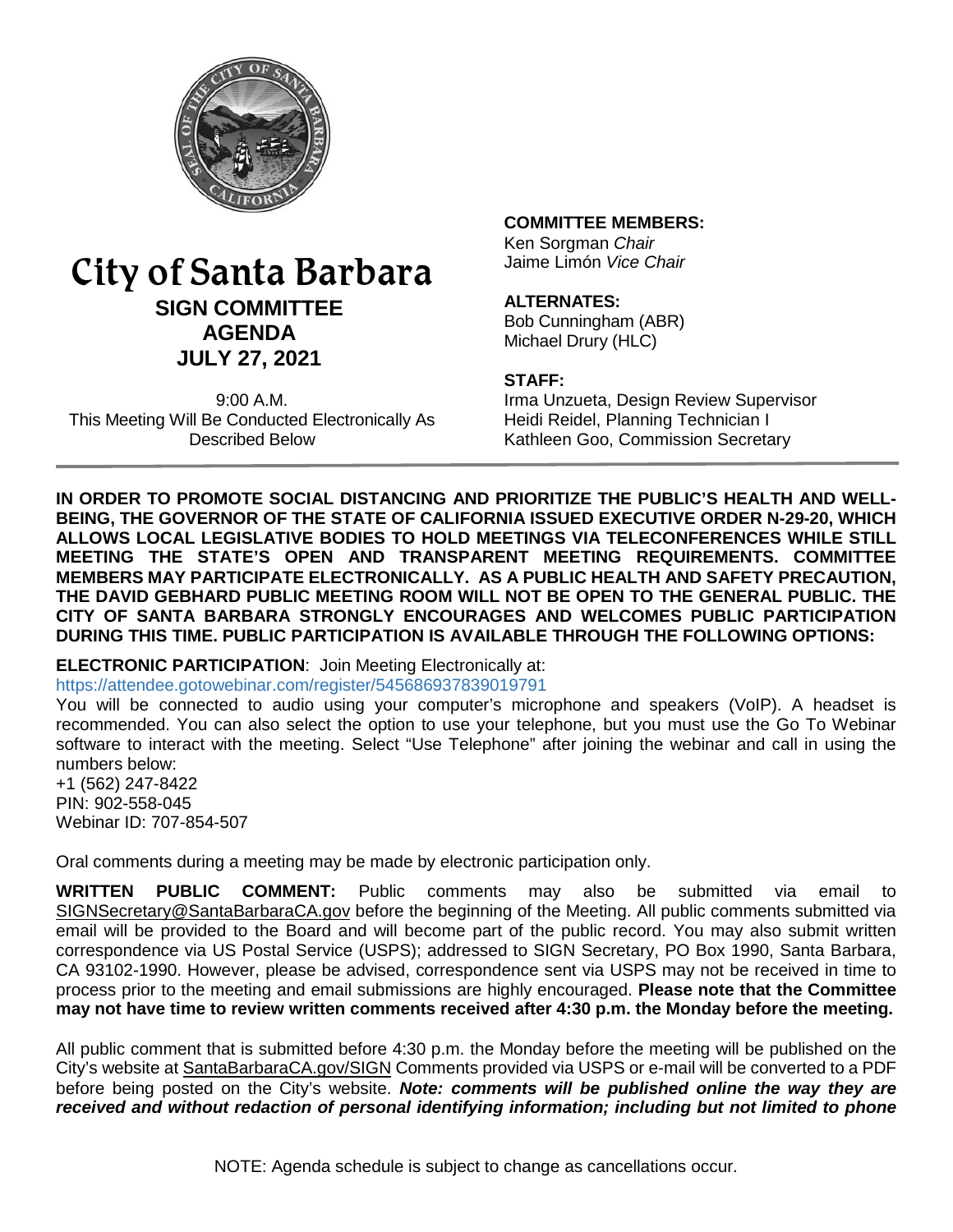## *number, home address, and email address. Only submit information that you wish to make available publicly.*

**PUBLIC COMMENT:** Public comment on matters not listed on the agenda will occur at the beginning of the meeting. Members of the public wishing to speak must "raise their hand" in the GoToWebinar platform by selecting the virtual hand icon, which is generally located on most devices in the upper right hand corner of the screen. When persons are called on to speak, their microphone will be activated and they will be notified to begin speaking. Each speaker will be given a total of 2 minutes to address the Committee. Pooling of time is not allowed during general public comment. The time allotted for general public comment at the beginning of the meeting is 30 minutes. The Committee, upon majority vote, may decline to hear a speaker on the grounds that the subject matter is beyond the Committee's subject matter jurisdiction.

**PUBLIC COMMENT ON AGENDIZED ITEMS:** Members of the public wishing to speak on a matter on the agenda must "raise their hand" in the GoToWebinar platform by selecting the virtual hand icon during the presentation of that item. The "raise hand" icon is generally located on most devices in the upper right hand corner of the screen. When persons are called on to speak, their microphone will be activated and they will be notified to begin speaking. Each speaker will be given a total of 2 minutes to address the Committee. Pooling of time is not permitted during meetings conducted electronically.

If you want to be listed as an interested party on an item you have the following options available to submit a request: 1. Submit an e-mail request to [SIGNSecretary@SantaBarbaraCA.gov,](mailto:SIGNSecretary@SantaBarbaraCA.gov) 2. Call the SIGN Secretary at (805) 564-5470, ext. 4572, or 3. Submit a written request via US Postal Service (USPS); addressed to SIGN Secretary, PO Box 1990, Santa Barbara, CA 93102-1990. **You will need to provide your Name, Email Address, Mailing Address, and the project number (PLN) you want to be added to.**

**AGENDAS, MINUTES, REPORTS, & PUBLIC RECORD WRITINGS:** Documents relating to agenda items are available for review online at [SantaBarbaraCA.gov/SIGN.](http://www.santabarbaraca.gov/SIGN) If you have any questions about the posted documents, contact Heidi Reidel, Planning Technician I, at (805) 564-5561 or email [HReidel@SantaBarbaraCA.gov.](mailto:HReidel@SantaBarbaraCA.gov) You may contact City Planning staff at (805) 564-5470 for general questions about the status of a case.

**PUBLIC HEARING PROCEDURE:** The following review steps explain the sequence that all projects must undergo during a public hearing: 1. Introduction by the Chair; 2. Staff Comments (optional); 3. Applicant Presentation; 4. Public Comment (if any); 5. Questions from the Committee/Commission; 6. Comments from the Committee/Commission; 7. Board/Commission Discussion; and 8. Board/Commission Action.

**AMERICANS WITH DISABILITIES ACT:** If you services or staff assistance to attend or participate in this meeting, contact the SIGN Secretary at (805) 564-5470, ext. 4572. If possible, notification at least 48 hours prior to the meeting will usually enable the City to make reasonable arrangements. Specialized services, such as sign language interpretation or documents in Braille, may require additional lead time to arrange.

**APPEALS:** Decisions of the Sign Committee may be referred or appealed to the Architectural Board of Review (ABR) or the Historic Landmarks Commission (HLC). Subsequent decisions of the ABR or HLC may be appealed to City Council. For further information and guidelines on how to appeal a decision to ABR or HLC, please contact Planning staff at (805) 564-5578 as soon as possible. **Appeals and associated fee must be submitted in writing,** *via email to [PlanningCounter@SantaBarbaraCA.gov](mailto:PlanningCounter@SantaBarbaraCA.gov) and by first class mail postage prepaid* **within 10 calendar days of the meeting that the Sign Committee took action or rendered a decision. Appeals and**  associated fee post marked after the 10<sup>th</sup> calendar day will not be accepted.

**NOTE TO INTERESTED PARTIES:** Only those persons who participate through public comment either orally or in writing on an item on this Agenda have standing to appeal the decision. Grounds for appeal are limited to those issues raised either orally or in written correspondence delivered to the review body at, or prior to, the public hearing.

**STATE POLITICAL REFORM ACT SOLE PROPRIETOR ADVISORY:** State law, in certain circumstances, allows an architect, engineer, or a person in a related profession who is a "sole practitioner" to make informational presentation of drawings or submissions of an architectural, engineering, or similar nature to the same Board on which he or she is seated, if the practitioner does not advocate for the project.